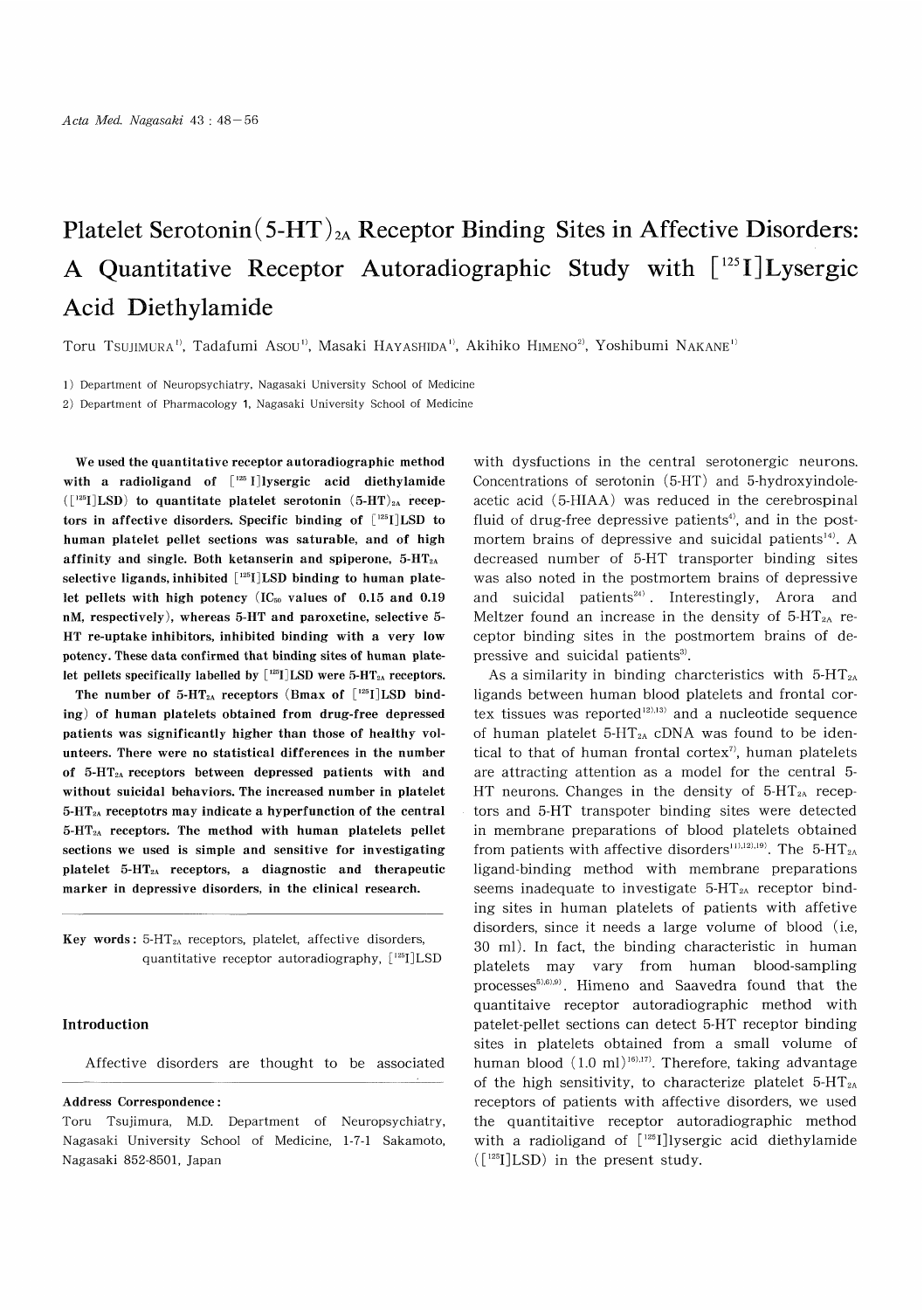## Materials and Methods

# Preliminary experiments for characterizing human platelet  $5$ -HT<sub>2A</sub> receptors

Basic experiments to quantitate human platelet  $5-HT_{2A}$ receptors were performed with five healthy volunteers with no histories of psychiatric and neurologic disorders. All subjects were in good physical health, and were free from psychotropic medications. Informed consent of healthy volunteers was obtained after the study procedures had been fully explained.

#### Depressive patients and normal controls

Outpatients with depressive disorder were recruited in our University-affiliated clinics. All patients enrolled in the protocol met ICD-10 classification of mental and behavioral disorders: diagnostic criteria for research<sup>25)</sup> ICD-10/DCR for mood (affective) disorders as determined by interviews with plural psychiatrists. All depressed patients were determined to be physically healthy on the basis of their medical histories, physical examination, and routine laboratory tests. Clinical ratings were performed in close juxtaposition to the venipuncture by staff who were blind to the binding results. In addition, binding experiments were also performed by other staff who were blind to the clinical ratings. Patients diagnosed with depressive disorder according to ICD-10/DCR criteria were studied. Eight depressive patients(male: 6, female: 2) with no history of neurologic disorders ranged in age from 26 to 69 years. The mean age of the subjects was  $45.1 \pm 5.2$  $(mean \pm SEM)$  years. Depressive patients were in good physical health, and were free for at least 6 months from psychotropic medication. Subjects for normal controls (male: 4, female: 1) with no history of psychiatric or neurologic disorders ranged in age from 25 to 45 years. The mean age of the subjects was  $36.8 \pm 3.4$ years. Control subjects were in good physical health and were free from psychotropic medication. There was no statistical differences in age and sex between the two groups. Informed consent of depressive patients and normal controls was obtained after the study procedures had been fully explained.

The categories of ICD-10 system for these patients were F31.5 bipolar affective disorder, current episode of severe depression with psychotic symptoms, F32.1 moderate depressive episode, F33.1 recurrent depressive disorder, current episode moderate, F33.2 recurrent depressive disorder, current episode severe without psychotic symptoms, and F33.3 recurrent depressive disorder, current episode severe with psychotic symptoms.

## Clinical assessment of the severity of patient's current depressive symptoms

The severity of the patient's current depressive symptoms was assessed using the Hamilton Depression Scale<sup>15)</sup> (HAMD).

## Quantitaitive receptor autoradiographic method with  $\lceil$ <sup>125</sup>*I*]LSD

We drew whole blood from normal subjects via a 21-gauge needle into 5 ml vacuum glass tubes containing EDTA-2Na. Platelet-rich plasma (PRP) was obtained by centrifugation of blood at  $180 \times g$  for 15 min at room temperature. Following centrifugation, we removed PRP to conical polypropylene tubes containing 20  $\mu$ 1 of M-1 embedding matrix. We centrifuged the tubes at  $1200 \times g$  for 8 min at room temperature. After discarding the supernatant, we slowly added 250  $\mu$ 1 of M-1 embedding matrix on top of the pellet, together with a thin wooden stick. The tubes were frozen in isopentane on dry ice. We separated the pellets by lightly warming the tubes and pulling the stick. The frozen platelet pellet was mounted on a cryostat chuck  $(-20^{\circ}\text{C})$  with mounting medium and was sectioned at 20  $\mu$  m thickness.

Triplicate sections were preincubated for 15 min at room temperature in buffer solution(50 mM Tris-HCI, 120 mM NaCl, 5 mM, 1 mM MgCl<sub>2</sub>,  $0.05\%$  ascorbate, pH 7.4). After preincubation, sections were incubated with  $[1^{25}I]$ LSD (0.08 nM $\sim$ 3.64 nM) in the presence or absence of competing ligands for 15 min, 30 min, 60 min or 180 min, at 4 °C, 23°Cor 37Cin buffer solution  $(50 \text{ mM Tris-HCl}, 120 \text{ mM NaCl}, 5 \text{ mM}, 1 \text{ mM MgCl}_2$ 0.05% ascorbate, pH 7.4). Slices were then washed at room temperature, dipped three times for 1 min each in fresh ice-cold buffer(50 mM Tris-HCI, 120 mM NaCl, 5 mM, 1 mM  $MgCl<sub>2</sub>$ , 0.05% ascorbate, pH 7.4) or three times for 3 min each in fresh ice-cold buffer and for 1 sec in ice-cold distilled water. Slide sections were then dried under a stream of cold air, and the radioactivities of these sections were analyzed using the imaging plate system') . Autoradiographic [<sup>125</sup>I]micro-scales(Amersham) were used for standards. A Scatchard analysis was performed by the method of least squares.

In the inhibition study we used a single 0.35 nM  $[1^{25}I]$ LSD concentration, and six concentrations $(10^{10}$  to  $10<sup>5</sup>$  M) of unlabeled ketanserin, spiperone, 5-HT, and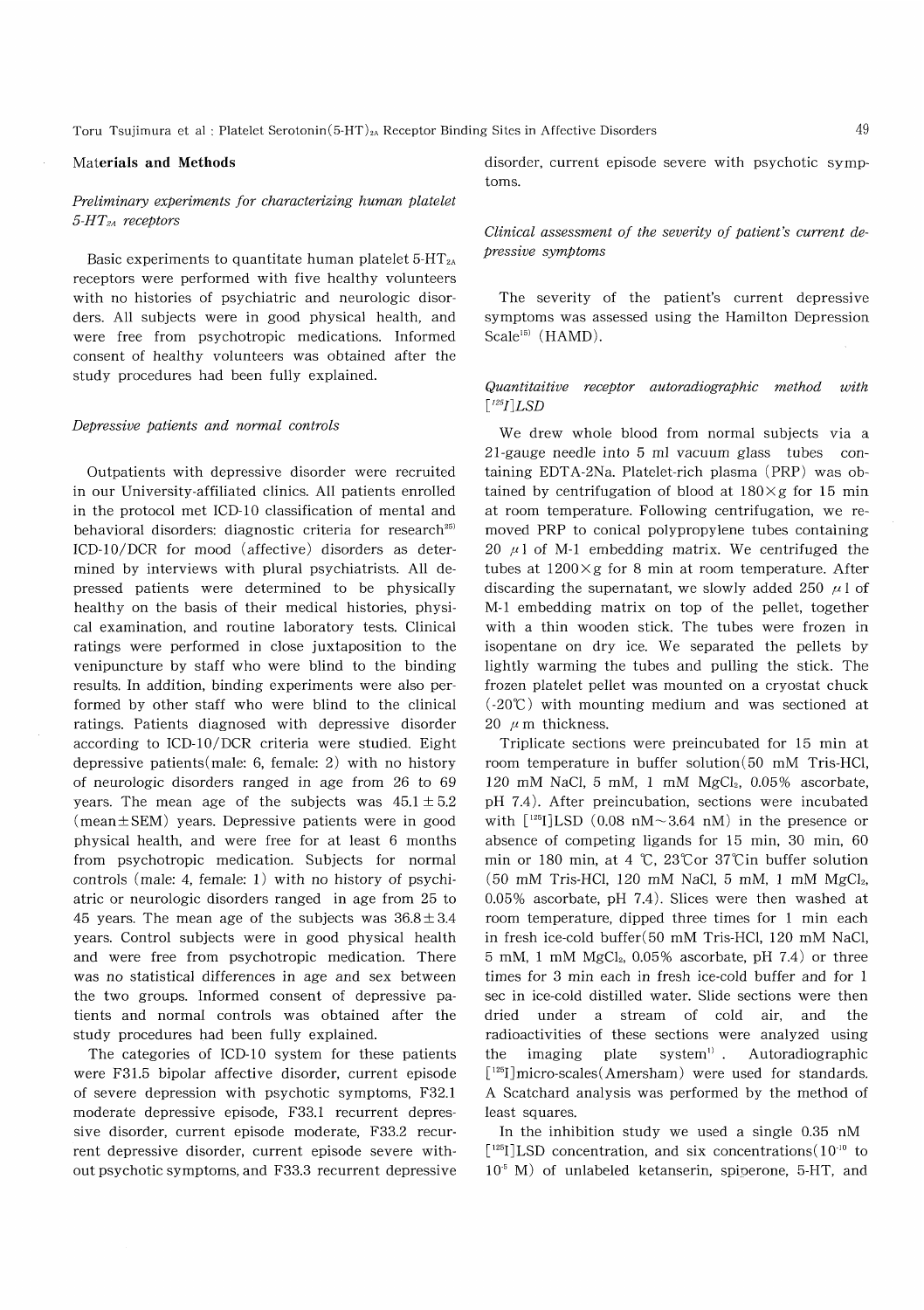paroxetine. Ketanserin and spiperone are the  $5-HT_{2A}$  selective ligands, and paroxetine is a selective 5-HT reuptake inhibitor.

## Data analysis

The two-tailed Student's t-test was used to contrast values for the  $5-HT_{2A}$  receptor binding parameters between patients and normal controls or patient subgroups.

### Results

# Experimental conditions for in vitro quantitation of  $\lceil \frac{125}{1} \rceil$ LSD binding in human platelets

The incubation temperatures for the  $[125]$ LSD binding were set at either  $4\degree$ C,  $23\degree$ C, or  $37\degree$ C (Fig.1). Specific binding of [<sup>125</sup>I]LSD at an incubation temperature of 37°C was two to three times higher than that at 4°C or 23°C. The ratio of specific/total binding of  $[$ <sup>125</sup>I]LSD at 37°C was 50~60 %.

The incubation times for the  $[125]$ LSD binding were at 15 min, 30 min, 60 min, or 180 min (Fig.2). Specific binding of  $\lceil$ <sup>125</sup>I]LSD at an incubation time of 60 min was much higher than that at 15 min, 30 min, or 180 min. The ratio of specific/total binding of  $[125]$ LSD at an incubation time of 60 min was also highest.



Fig.l. Incubation temperature of in vitro quantitation of <sup>[125</sup>I]LSD binding in human platelet pellet sections. Sections were incubated with  $[125]$ LSD (0.22 nM) in the presence (nonspecific binding)or absence(total binding) of competing ligands for 60 min, at 4 °C, 23°Cor 37°C in buffer solution(50 mM Tris-HCl, 120 mM NaCl, 5 mM, 1 mM MgCl<sub>2</sub>, 0.05% ascorbate, pH 7.4). Specific binding of  $[125]$ LSD at an incuba tion temperature of 37°C was two to three times higher than that at 4<sup>°</sup>C or 23<sup>°</sup>C. The ratio of specific total binding of  $[$ <sup>125</sup>I]LSD at 37°C was 50~60 %.



Fig.2. Incubation time of in vitro quantitation of  $[125]$ LSD binding in human platelet pellet sections. Sections were incubated with  $[^{125}I]LSD (0.22 nM)$  in the presence or absence of competing ligands for 15 min, 30 min, 60 min or 180 min, at 37C in buffer solution. Each point represents the specific binding. Specific binding of  $[125]$ LSD at an incubation time of 60 min was much higher than that at 15 min, 30 min, or 180 min . The ratio of specific/total binding of  $[125]$  LSD at an incubation time of 60 min was also highest.

Two different washing times were used. A washing time of 3 min in fresh ice-cold buffer showed a much higher specific binding of  $[125]$  LSD than a washing time of 9 min (Fig.3).



Fig.3. Washing time of in vitro quantitation of  $[125]$ LSD binding in human platelet pellet sections. Sections were incubated with  $[$ <sup>125</sup>I]LSD (0.22 nM) in the presence or absence of competing ligands for 60 min, at  $37\hat{C}$  in buffer solution. Slices were then washed at room temperature, dipped three times for 1 min each in fresh ice-cold buffer(50 mM Tris-HCI, 120 mM NaCl, 5 mM, 1 mM  $MgCl<sub>2</sub>$ , 0.05% ascorbate, pH 7.4) or three times for 3 min each in fresh ice-cold buffer and for 1 sec in ice-cold distilled water. A washing time of 3 min in fresh ice-cold buffer showed a much higher specific binding of  $[$ <sup>125</sup>I]LSD than a washing time of 9 min.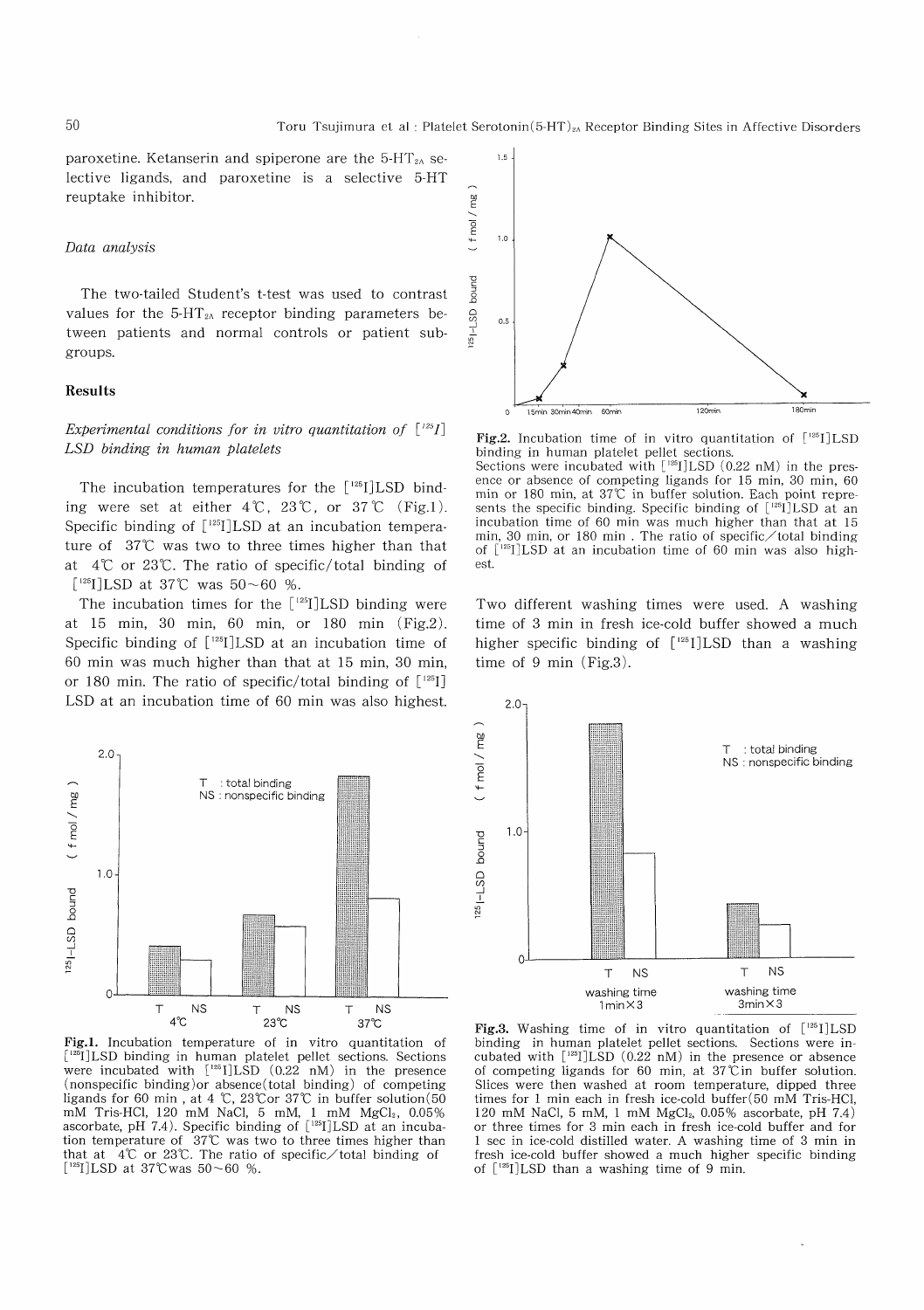Toru Tsujimura et al : Platelet Serotonin(5-HT)<sub>2A</sub> Receptor Binding Sites in Affective Disorders



Fig.4. Autoradiographic images of  $[125]$ LSD binding in human platelet pellet sections

Autoradiographic images of sections incubated with 0.35 nM  $\lceil$ <sup>125</sup>I]LSD in the absence(A) or presence(B) of 1  $\mu$  M unlabeled ketanserin.

Based on these results, we chose a  $[125]$ LSD binding condition of incubation temperature of 37°C and incubation time of 60 min, with three washes of 1 min each in fresh ice-cold buffer and then 1 sec in ice-cold distilled water. Under the binding condition, we observed considerable amounts of specific  $[125]$ LSD binding to pellet sections of human platelets (Fig. 4).

# Saturation study and Scatchard analysis of  $[125]$ -LSD binding to human platelet pellet sections

After preincubation, sections were incubated with  $[$ <sup>125</sup>I]LSD (0.08 nM~3.64 nM) in the presence or absence of  $1 \mu$ M ketanserin for 60 min at 37°C in buffer solution. Specific binding of  $[125]$ LSD to human platelet pellet sections was saturable and of high affinity.



Fig.5. Saturation study and Scatchard analysis of  $[125]$ LSD binding to human platelet pellet sections.

Specific binding of  $[$ <sup>125</sup>I]LSD to human platelet pellet sections was saturable and of high affinity. Each point represents the specific binding. The Scatchard analysis of these data demonstrated a correlation coefficient close to unity, indicating a single binding site.

The Scatchard analysis of these data demonstrated a correlation coefficient close to unity, indicating a single binding site (Fig.5).

Inhibition of specific binding of  $\lceil 125I \rceil$ LSD to human platelet pellet sections (Table 1)

Both ketanserin and spiperone, the  $5-HT_{2A}$  selective ligands, inhibited [125I]LSD binding to human platelet pellets with a high potency, with  $IC_{50}$  values of 0.15 and 0.19 nM, respectively, whereas 5-HT and paroxetine (selective 5-HT reuptake inhibitor) inhibited binding with a very low potency  $(IC_{50}$  values  $>1000$  nM). This data confirms that the binding sites of human platelet pellets labelled by  $[125]$  LSD are 5- $HT_{2A}$  receptors.

**Table 1.** Inhibition of specific binding of  $\lceil 125 \rceil$  LSD to human platelet pellet sections.

| lnhibitor                                          | $IC_{50}$ (nM)                 |  |
|----------------------------------------------------|--------------------------------|--|
| ketanserin<br>spiperone<br>serotonin<br>paroxetine | 0.15<br>0.19<br>>1000<br>>1000 |  |

In the inhibition study we used a single 0.35 nM  $[^{125}I]$ LSD concentration, and six concentrations( $10^{10}$  to  $10^5$  M)of unlabeled ketanserin, spiperone, 5-HT, and paroxetine. Ketanserin and spiperone are the  $5-HT<sub>2A</sub>$  selective ligands, and paroxetine is a selective 5-HT reuptake inhibitor.

## Clinical assesment of the severity of patient's current depressive symptoms (Table 2)

The severity of the depressive state of these patients at the time of blood sampling before treatment was just over moderate severity, with patients receiving a HAMD score (17 items) of 17-37 points  $(25.4 \pm 2.9, \text{me}$  $an \pm SEM$ ).

Binding parameters (Kd and Bmax) of platelet  $[125]$ LSD binding in the depressive patient group and the control group were calculated by Scatchard analysis

The binding parameters of platelet  $[125]$  LSD binding in these two groups at the time of blood sampling before treatment were calculated by Scatchard analysis. The mean  $(\pm$  SEM) Kd of [<sup>125</sup>I]LSD binding for the control group was  $0.87 \pm 0.06$  nM (n=5), which was not significantly different from that of depressive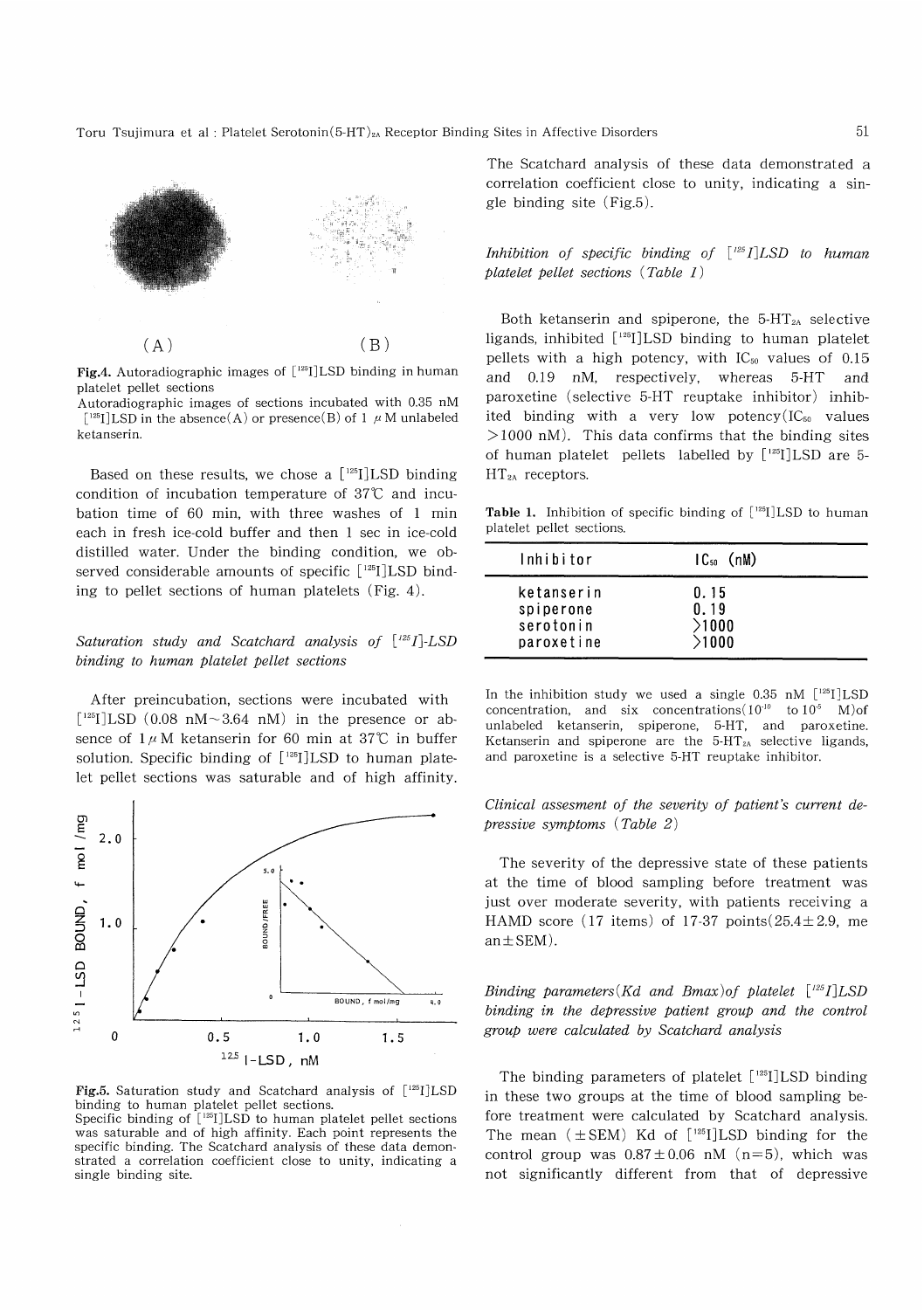| <b>Table 2.</b> Clincal Characteristics of Depressive Patients and Normal Controls |                |                         |                   |                                  |                                   |  |  |
|------------------------------------------------------------------------------------|----------------|-------------------------|-------------------|----------------------------------|-----------------------------------|--|--|
| Subject<br>No.                                                                     | Age, sex       | Diagnosis<br>$(1CD-10)$ | HAMD<br>(17items) | Histories of<br>suicide attempts | Suicidal ideas<br>in this epidode |  |  |
| Depressive Patients                                                                |                |                         |                   |                                  |                                   |  |  |
|                                                                                    | 32, m          | F33.1                   | 17                |                                  |                                   |  |  |
|                                                                                    | 45, m          | F <sub>3</sub> 3.1      | 21                |                                  |                                   |  |  |
|                                                                                    | 26,            | F33.1                   | 19                |                                  |                                   |  |  |
|                                                                                    | 63. m          | F32.1                   | 19                |                                  |                                   |  |  |
|                                                                                    | 44, m          | F33.3                   | 22                |                                  |                                   |  |  |
|                                                                                    | 47,<br>m       | F31.5                   | 37                |                                  |                                   |  |  |
|                                                                                    | 35. m          | F33.2                   | 37                |                                  |                                   |  |  |
|                                                                                    | 69, f          | F31.5                   | 31                | $^{+}$                           |                                   |  |  |
| Mean $\pm$ SEM                                                                     | 45.1 $\pm$ 5.2 |                         | $25.4 \pm 2.9$    |                                  |                                   |  |  |
| Normal Control                                                                     |                |                         |                   |                                  |                                   |  |  |
|                                                                                    | 37, m          |                         |                   |                                  |                                   |  |  |
|                                                                                    | 25.            |                         |                   |                                  |                                   |  |  |
|                                                                                    | 42, m          |                         |                   |                                  |                                   |  |  |
|                                                                                    | 35, m          |                         |                   |                                  |                                   |  |  |
|                                                                                    | 45, m          |                         |                   |                                  |                                   |  |  |
| $Mean \pm SEM$                                                                     | $36.8 \pm 3.4$ |                         |                   |                                  |                                   |  |  |

F31.5: bipolar affective disorder, current episode of severe depression with psychotic symptoms,F32.1: moderate depressive episode, F33.1: recurrent depressive disorder, current episode moderate, F33.2: recurrent depressive disorder, current episode severe without psychotic symptoms, F33.3: recurrent depressive disorder, current edisode severe with psychotic symptoms, HAMD: Hamilton Depression Scale



**Fig.6.** Binding parameters(Kd and Bmax)of platelet  $\lceil 125 \rceil$  LSD binding in depressive patients free from psychotropic medication for at least 6 months and the normal controls. The binding parameters of platelet  $[$ <sup>125</sup>I]LSD binding in these two groups at the time of blood sampling before treatment were calculated by Scatchard analysis. The mean  $(\pm$ SEM) Kd of  $[$ <sup>125</sup>I] LSD binding for the control group was  $0.87 \pm 0.06$  nM  $(n=5)$ , which was not significantly different from the that of depressive patient group,  $1.04 \pm 0.08$  nM (n=8). The Bmax of  $[1^{25}I]$ LSD binding was significantly increased in the patien group  $(5.52\pm0.46 \text{ fmol/mg})$  compared to the control group  $(3.13 \pm 0.20 \text{ fmol/mg}, \text{p} < 0.01)$ .

patient group,  $1.04 \pm 0.08$  nM (n=8). The Bmax of [<sup>125</sup>I] LSD binding was significantly increased in the patient group  $(5.52 \pm 0.46 \text{ fmol} / \text{mg})$  compared to the control group  $(3.13\pm0.20 \text{ fmol}/\text{mg}, \text{p} < 0.01)(\text{Table 3},$ Fig.6).

Bmax of  $[$ <sup>125</sup>I]LSD binding and the HAMD score for eight depressive patients

A comparison of the Bmax of  $[125]$  LSD binding for the eight depressive patients free from psychotropic medication for at least 6 months with the HAMD scores at the time of blood sampling before treatment showed no significant correlation  $(r=0.16, p=0.56,$ Fig.7).



Fig.7. The Bmax of  $[$ <sup>125</sup>I]LSD binding and the HAMD scores for eight depressive patients free from psychotropic medication for at least 6 months. A comparison of the Bmax of  $^{125}$ []LSD binding for the eight depressive patients free from psychotropic medication for at least 6 months with the HAMD scores at the time of blood sampling before treatment showed no significant correlation( $r=0.16$ ,  $p=0.56$ ).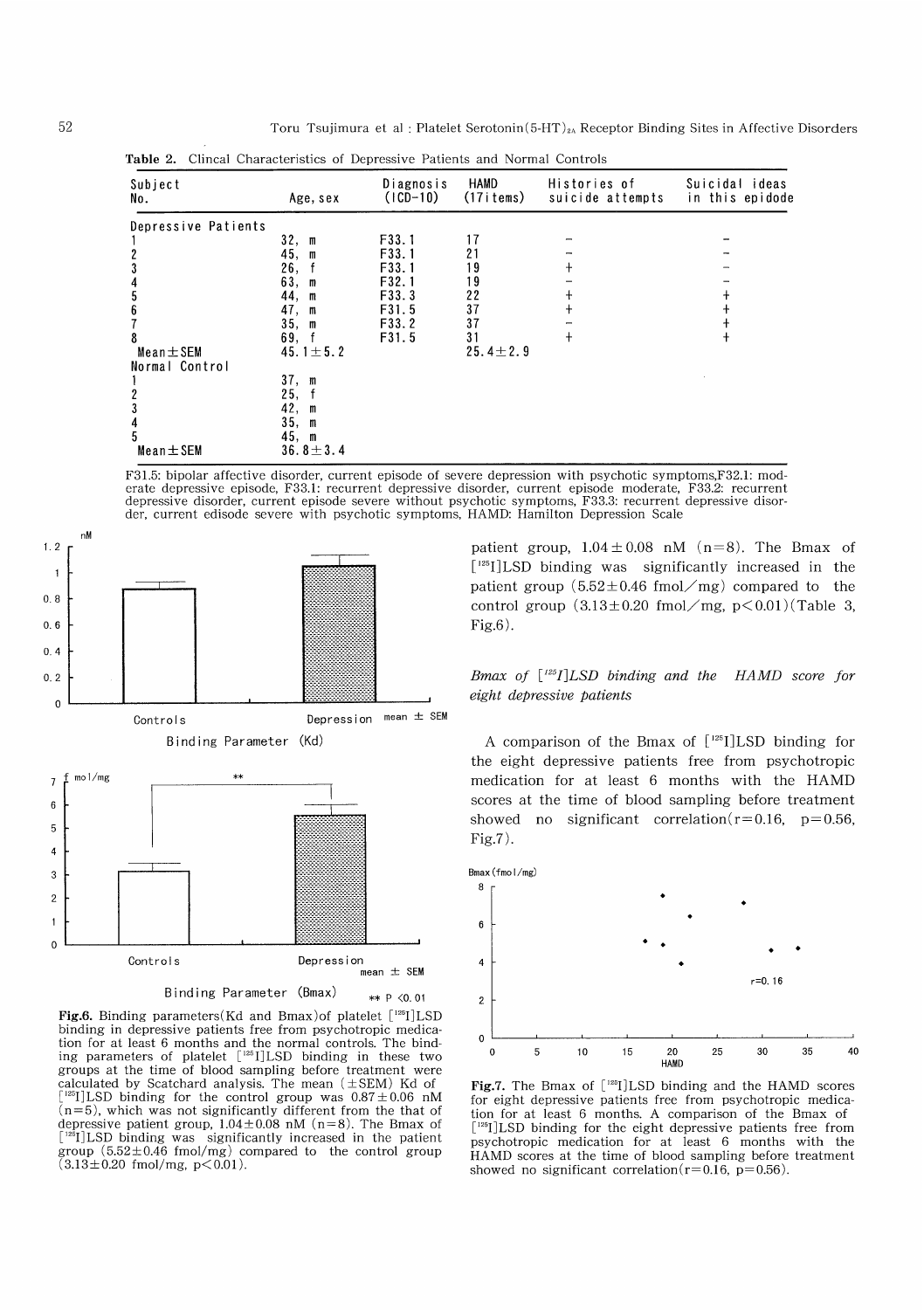Toru Tsujimura et al : Platelet Serotonin(5-HT)<sub>2</sub>, Receptor Binding Sites in Affective Disorders:

**Table 3.** Binding parameters(Kd and Bmax) of platelet  $[125]$  LSD binding in the depressive patients, free from psychotropic medication at leastsix months and the normal controls

| Subject        |                 | Depressive Patients   |                 | Normal Controls       |  |
|----------------|-----------------|-----------------------|-----------------|-----------------------|--|
| No.            | Κd<br>(nM)      | Bmax<br>$(f \mod/mg)$ | Κd<br>(nM)      | Bmax<br>$(f \mod/mg)$ |  |
|                | 0.89            | 5.08                  | 0.77            | 2.70                  |  |
|                | 1.16            | 3.85                  | 0.93            | 3.10                  |  |
| 3              | 1.09            | 7.50                  | 0.77            | 3.86                  |  |
| 4.             | 0.68            | 4.94                  | 1.04            | 2.90                  |  |
| 5              | 1.22            | 6.40                  | 0.84            | 3.10                  |  |
| 6              | 0.94            | 4.70                  |                 |                       |  |
|                | 0.96            | 7.10                  |                 |                       |  |
| 8              | 1.39            | 4.60                  |                 |                       |  |
| $Mean \pm SEM$ | $1.04 \pm 0.08$ | $5.52 \pm 0.46$ "     | $0.87 \pm 0.05$ | $3.13 \pm 0.20$       |  |

 $p \ (0.01, two-tailed Student's t-test, as compared to normal controls)$ 

# Bmax of  $\lceil$ <sup>125</sup>I]LSD binding for patients with suicidal behavior and without suicidal behavior( $Fig.8$ )

In the eight depressive patients, four had past histories of suicidal attempts (Table 2). In addition, four of the patients had suicidal ideas, show over position 2 in the item "suicide" of HAMD, at the time of blood sampling (Table 2).

The Bmax for the patient subgroup with histories of suicidal attempts was  $5.80 \pm 0.70$  fmol/mg(mean  $\pm$  SEM,  $n=4$ ), which was not significantly different from the patient subgroup without histories of suicidal attempts  $5.24 \pm 0.68$  fmol/mg(mean  $\pm$  SEM, n=4). The Bmax for the patient subgroup with suicidal ideas at the time of blood sampling was  $5.70 \pm 0.62$  fmol/mg(mean  $\pm$  SEM,  $n=4$ ), which was also not significantly different from the patient subgroup without suicidal ideas at the time of blood sampling  $5.34 \pm 0.77$  fmol/mg(mean  $\pm$  SEM,  $n=4$ ). The Bmax for every patient subgroup was sig-



**Fig.8.** The Bmax of  $\left[\right]$ <sup>125</sup>I]LSD binding for patients with suicidal behavior and without suicidal behavior. The Bmax for the patient subgroup with histories of suicidal attempts was  $5.80 \pm 0.70$  fmol/mg(mean  $\pm$ SEM, n=4), which was not significantly different from the patient subgroup without histories of suicidal attempts 5.  $24\pm0.68$  fmol/mg(mean  $\pm$ SEM, n=4). The Bmax for the patient subgroup with suicidal ideas at the time of blood sampling was 5.70  $\pm$ 0.62 fmol/mg(mean  $\pm$ SEM, n=4), which was also not significantly different from the patient subgroup without suicidal ideas at the time of blood sampling 5.34  $\pm$ 0.77 fmol/mg(mean  $\pm$ SEM, n=4). Depression(SA): the patient subgroup with histories of suicidal attempts, Depression(-SA): the patient subgroup without histories of suicidal attempts. Depression(SI): the patient subgroup with suicidal ideas at the time of blood sampling, Depression(-SI): the patient subgroup without suicidal ideas at the time of blood sampling.

nificantly increased compared to the control group ( $p < 0.05$ ).

The Kd for the patient subgroup with histories of suicidal attempts was  $1.16 \pm 0.10$ nM (mean  $\pm$  SEM, n=4), which was not significantly different from the patient subgroup without histories of suicidal attempts  $0.92 \pm 0.10$  nM(mean  $\pm$  SEM, n=4). The Kd for the patient subgroup with suicidal ideas at the time of blood sampling was  $1.13 \pm$ 0.11 nM(mean  $\pm$  SEM, n=4), which was also not significantly different from the patient subgroup without suicidal idea at the time of blood sampling  $0.96 \pm 0.11$  nM (mean  $\pm$ SEM, n=4).

Platelet  $5-T_{2A}$  receptor binding and scores on Hamilton's rating scale for depression (HAMD) after treatment in two cases

Case No.5 44-year-old man , head of the office Diagnosis: F33.3 recurrent depressive disorder, current episode severe with psychotic symptoms

The patient had his first depressive episode at age 25, and at age 27, he had his second depressive episode. Since then, he has had some minor depressive episodes without any difficulties in business. He had no history of psychiatric treatment or psychotropic medication. In the present episode, at age 44, after he was very busy on business, he had depressive symptoms including a depressive mood, insomnia, and appetite loss. One month later, his follower caused a traffic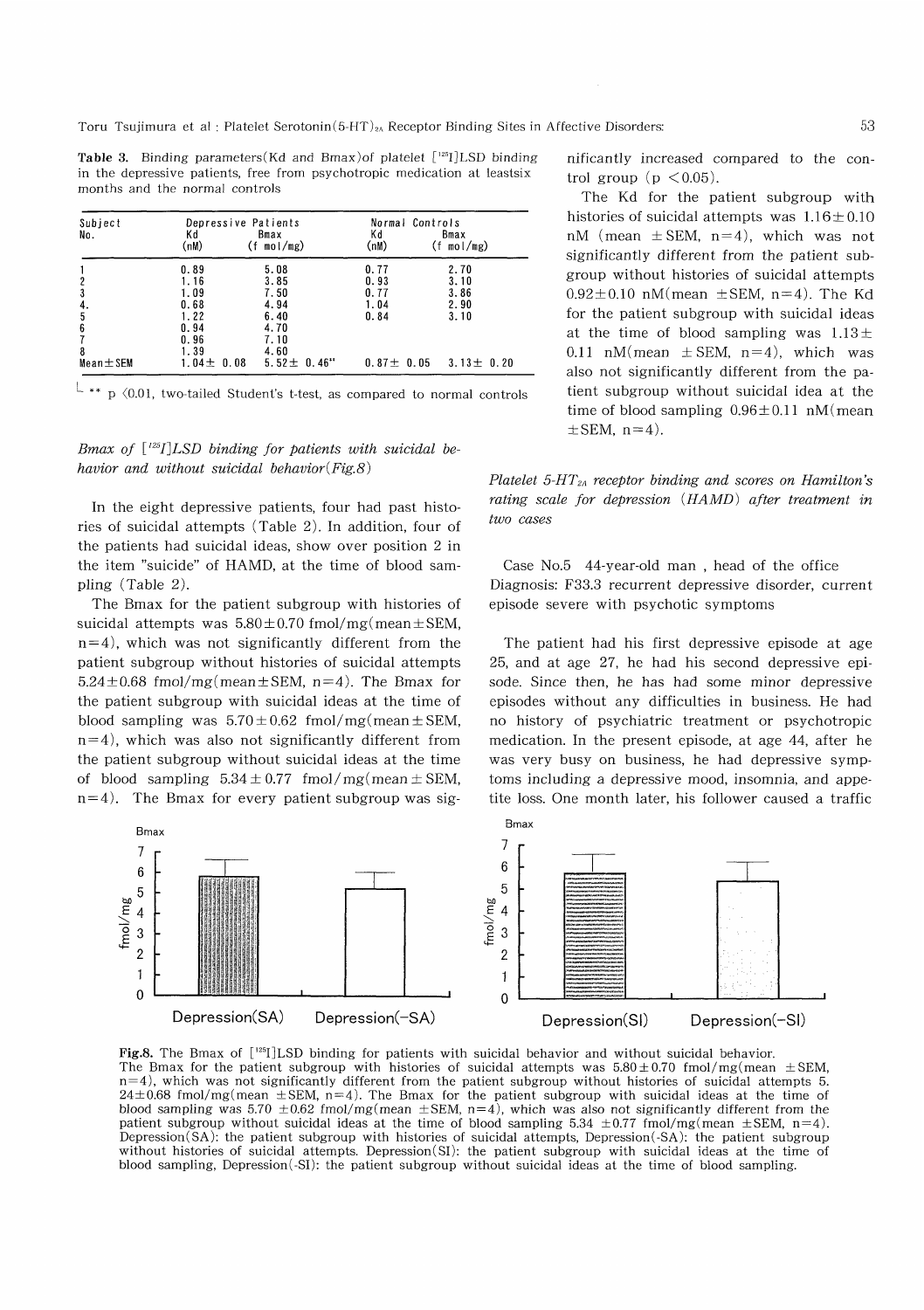



HAMD and Bmax (patient No. 5)

**Fig.9.** Repeated analysis of platelet  $5-HT_{2A}$  receptor binding and the HAMD rating after treatment in the case of depressive patient No.5. His depressive symptoms subsided in response to the antidepressant treatment. The Bmax of platelet <sup>25</sup>I]LSD binding showed a gradually decrease, corresponding to the decreased HAMD number, which was also in response to the antidepressant treatment(maprotiline maximum dose 60 mg/day). A comparison of the Bmax of  $[125]$ LSD binding and the HAMD score demonstrated a significant linear correlation  $(r= 0.99, p= 0.00002)$ .

accident. He blamed himself for that accident and felt severe guilt. He also felt that he was subject to a policeman's superintendence. One month later he made a suicidal attempt (hanging), and he visited our psychiatric clinic and was admitted to our psychiatric ward the same day. After admission, his HAMD score was evaluated and a platelet [<sup>125</sup>I]LSD binding assay was performed every week. At the first week of admission, flunitrazepam was prescribed. In addition, at the second week, an antidepressant treatment(maprotiline 30 mg/day) was started. His depressive symptoms subsided in response to the antidepressant treatment. The Bmax of platelet  $[125]$ LSD binding showed a gradually decrease, corresponding to the decreased HAMD score, which was also in response to the antidepressant treatment(maprotiline maximum dose 60 mg/day). A comparison of the Bmax of  $[$ <sup>125</sup>I]LSD binding and the HAMD score demonstrated a significant linear correlation  $(r=0.99, p=0.00002, Fig.9.)$ .



**Fig.10.** Repeated analysis of platelet  $5-HT_{2A}$  receptor binding and the HAMD rating after treatment in the case of depressive patient No.9. After the start of treatment with an experimental new drug(double blind study), his depressive symptoms improved initially, but from the sixth week of admission they became worse. Correlatively, the Bmax of platelet [125I] LSD binding decreased at first and then increased. A comparison of the Bmax of  $[$ <sup>125</sup>I]LSD binding and the HAMD scores also demonstrated a significant linear correlation  $(r=0.71, p=0.02)$ .

Case No.9 35-year-old man, cook Diagnosis: F31.3 bipolar affective disorder, current episode mild or moderate depression

The patient had his first depressive episode at age 23, and at age 24, he had first hypomanic episode. At age 25, he had his second depressive episode, and at age 27, he had his third depressive episode. In the present episode, at age 34, he had depressive symptoms that included a depressive mood and low self confidence, because he was worried about his prearranged marriage. His depressive state gradually deteriorated. Four month later he broke off his engagement. At that time he also had suicidal ideas and tried to commit suicide. One month later he visited our psychiatric clinic and was admitted to our psychiatric ward the same day. After admission, his HAMD score was evaluated and a platelet  $[$ <sup>125</sup>I]LSD binding assay was performed every week. After the start of treatment with an experimental new drug (double blind study, both active drugs), his depressive symptoms improved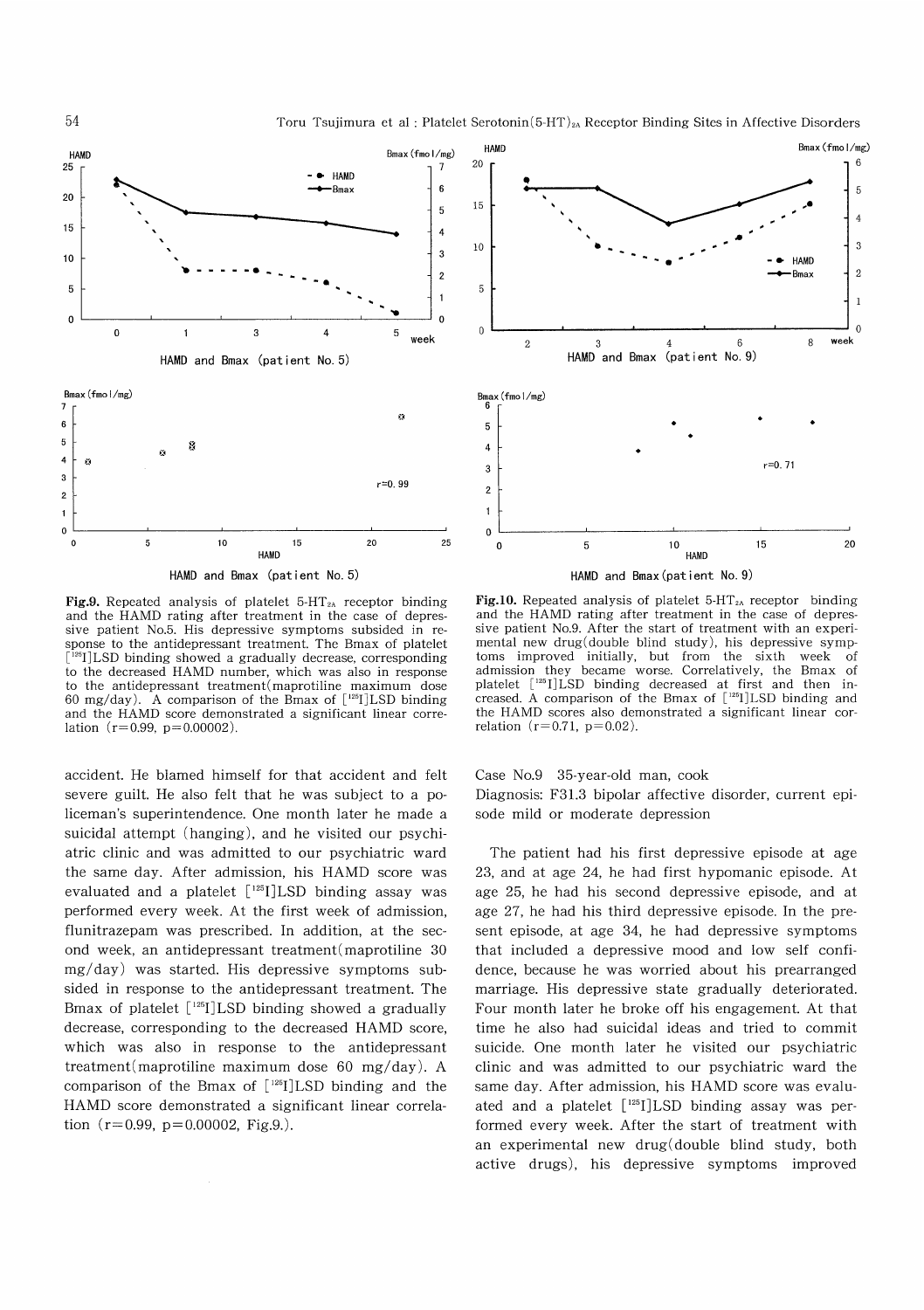initially, but from the sixth week of admission they became worse. Correlatively, the Bmax of platelet  $\lceil$ <sup>125</sup>I] LSD binding decreased at first and then increased. A comparison of the Bmax of  $\lceil 125 \rceil$  LSD binding and the HAMD scores also demonstrated a significant linear correlation  $(r=0.71, p=0.02, Fig.10)$ .

The significant linear correlation between the Bmax of  $[125]$  LSD binding and the HAMD scores in these cases suggests that there is a possible relationship between increased platelet  $5-HT_{2A}$  receptor concentrations and the severity of depressive symptoms in the clinical course.

#### Discussion

 In recent years, serotonin receptors were divided into 14 different subtypes<sup>18),23)</sup>, including  $5-HT_2$  family of receptors, 5-HT<sub>2A</sub>, 5-HT<sub>2B</sub> and 5-HT<sub>2C</sub>. There appears to be a striking similarity in the pharmacological characteristics of platelet and brain 5-HT<sub>2A</sub> receptors<sup>2),12</sup>. In addition,  $5-HT<sub>2A</sub>$  receptors are linked to the phosphoinocitide second messenger system in both platelets<sup>10)</sup> and brain<sup>8)</sup>. And the nucleotide sequence of human platelet  $5-HT_{2A}$ cDNA is identical to that reported for the human frontal cortex  $5-HT_{2A}$  receptor<sup>7)</sup>. These results suggest that the regulation of  $5-HT_{2A}$  receptors at the gene level may be the same both platelets and brain. In the present study, we applied in vitro receptor autoradiography to characterize [<sup>125</sup> I]LSD binding to human platelet pellet sections. The present method revealed a single class of high affinity binding sites for [<sup>125</sup>I]LSD in human platelets. Both ketanserin and spiperone, the 5-HT<sub>2A</sub> selective ligands, inhibited  $\left[ \begin{smallmatrix} 125 \ 125 \end{smallmatrix} \right]$ -LSD binding to human platelet pellets with high potency (IC<sub>50</sub> values of 0.15 and 0.19 nM, respectively), whereas 5-HT and paroxetine (selective 5-HT reuptake inhibitor) inhibited binding with a very low potency. These data confirmed that the binding sites of human platelet pellets labelled by [<sup>125</sup>I]LSD using this method revealed  $5-HT<sub>2A</sub>$  receptors. This method required a much smaller volume of blood (5ml) than a classical membrane binding assay (30m1).

In a comparison of  $[125]$ LSD binding to human platelet pellets in patients with depressive disorder before treatment in this episode, in patients who had been drug free for at least six months, and in normal controls, Bmax was significantly higher in depressive patients before treatment than in the controls. Patients were considered to show over moderate severity by which showed 17-37 points  $(25.4 \pm 2.9, \text{mean} \pm \text{SEM})$  in the HAMD (17 items). In the depressive group, the comparison of the Bmax of  $[1^{25}I]$ LSD binding for eight

depressive patients who had been free from psychotropic medication at least 6 months and the HAMD at the time of blood sampling before treatment demonstrated no significant correlation. The small number of depressive patients may have influenced this result.

We recorded the platelet  $5-HT_{2A}$  measurements and the scores on the HAMD repeatedly after treatment in two cases. The comparison of the Bmax of  $[125]$ LSD binding and the HAMD demonstrated significant linear correlation in these cases (Fig.9, Fig.10). There is a possible relationship between the increased platelet  $5-HT_{2A}$  receptor concentrations and the symptoms of depression. In the first case  $(No.5)$ , the Bmax of  $[1^{25}$  I] LSD binding showed gradual decreases, corresponding to the decreased HAMD scores in response to antidepressants treatment. It was considered that the decreased numbers of platelet  $5-\text{HT}_{2A}$  receptors in response to the antidepressants treatment might result in a down-regulation. In the second case (No.9), soon after the start of treatment with an experimental new drug(double blind study), the depressive symptoms began to improve, but after the sixth week, symptoms began to worse again. Correlatively, the Bmax decreased at first and then increased again. This could not be fully explained by the antidepressant treatment alone.

It is very interesting that the density of platelet  $5-HT<sub>2A</sub>$  receptors in depressive patients who had been free from psychotropic medication for at least 6 months was higher than that in normal controls. This finding showing increased values for the density of platelet 5-HT2A receptors in depressive patients compared to normal controls is in agreement with the study of Biegon et  $aI<sub>5,6</sub>$ , but in disagreement with those of Cowen et al.<sup>9)</sup>, and McBride et al.<sup>20)</sup>, all of whom found similar mean values for the density of platelet 5-HT2A receptors in depressive patients and normal controls. On the other hand, Pandey et  $al.^{21,22)}$ have showed increased platelet  $5-HT_{2A}$  receptors in suicidal patients independent of psychiatric diagnosis. In our experiments there was no statistical difference between the depressive patients with suicidal behavior and the depressive patients without suicidal behavior. Discrepancies in the results of the platelet  $5-HT_{2A}$  receptor binding studies in depressive disorders may be a reflection of number of factors, including the effects of the length of the psychotropic medication free interval on platelet  $5-HT_{2A}$  receptor binding<sup>20)</sup>. In our experiments, the drug-free interval of at least 6 months was longer than that in other studies. The effects of exposure to psychotropic medication on platelet  $5-\text{HT}_{2A}$  receptor binding in our experiments, therefore